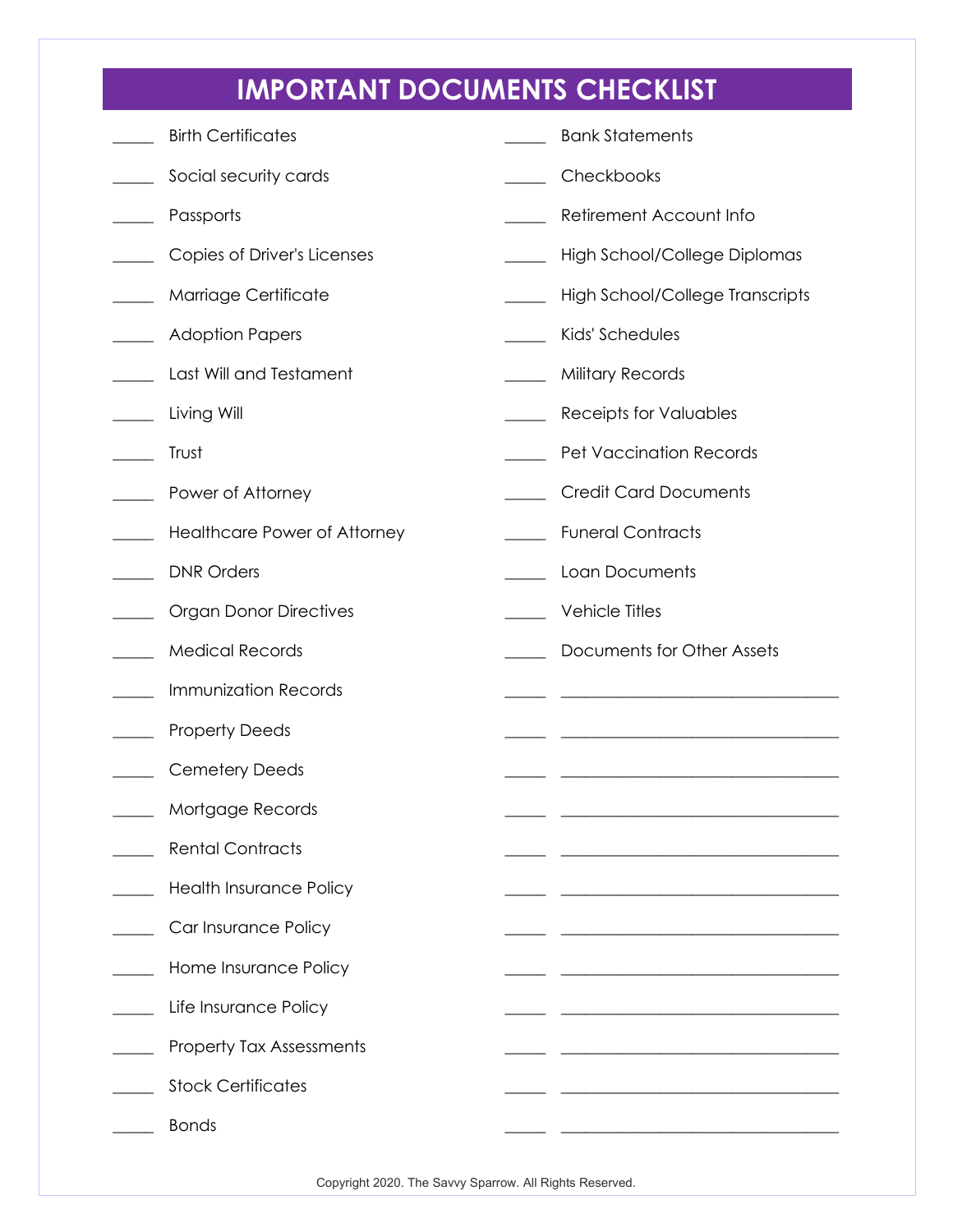## **ACCESS TO DOCUMENTS**

| <b>DOCUMENT TYPE</b>              | <b>DOCUMENT LOCATION</b> |
|-----------------------------------|--------------------------|
| <b>Birth Certificates</b>         |                          |
| <b>Social Security Cards</b>      |                          |
| Passports                         |                          |
| Copies of Drivers'<br>Licenses    |                          |
| Marriage Certificate              |                          |
| <b>Adoption Papers</b>            |                          |
| Last Will & Testament             |                          |
| Living Will                       |                          |
| Trust                             |                          |
| Power of Attorney                 |                          |
| <b>Healthcare Directive</b>       |                          |
| <b>DNR Orders</b>                 |                          |
| <b>Organ Donor Directives</b>     |                          |
| <b>Medical Records</b>            |                          |
| <b>Immunization Records</b>       |                          |
| <b>Property Deeds</b>             |                          |
| <b>Cemetery Deeds</b>             |                          |
| Mortgage Records                  |                          |
| <b>Rental Contracts</b>           |                          |
| <b>Health Insurance Policy</b>    |                          |
| Car Insurance Policy              |                          |
| Home Insurance Policy             |                          |
| Life Insurance Policy             |                          |
| Property Tax<br>Assessments       |                          |
| <b>Stock Certificates</b>         |                          |
| <b>Bonds</b>                      |                          |
| <b>Retirement Account</b><br>Info |                          |